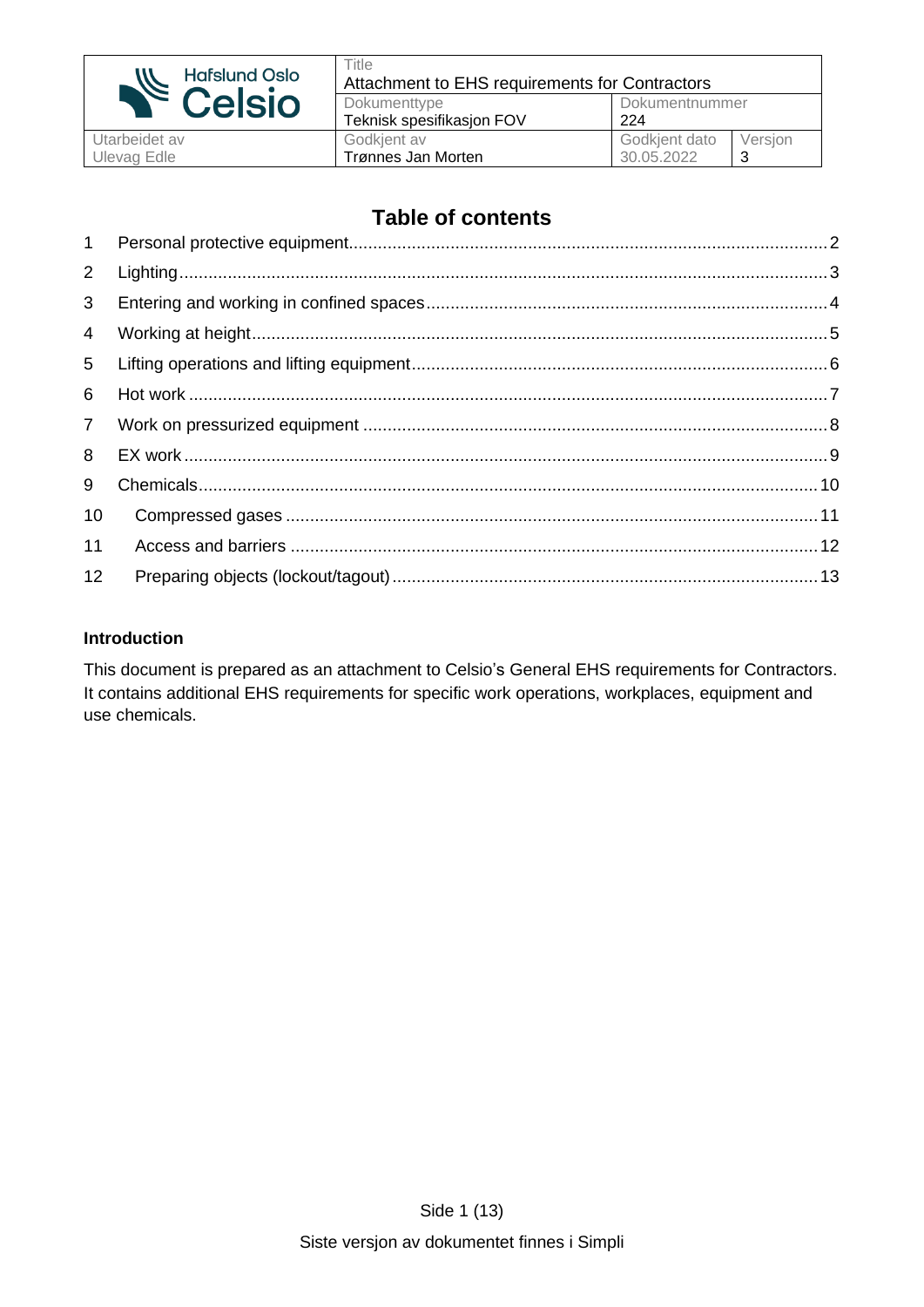

### <span id="page-1-0"></span>**1 Personal protective equipment**

**Title** 

Minimum requirements for personal protective equipment are given in the document "General EHS requirements for Contractors".

Additional requirements for personal protective equipment may arise from a safe job analysis (SJA) or apply to specially marked areas.

The following may apply:

- Eye protection
	- o Safety goggles using angle grinders and at risk of chemical spills and dust
	- o Face shield/ mask at risk of chemical splash and when working with special chemicals
	- o Welding goggles/ welding shield for welding work
- Respiratory protection
	- o Dust mask, minimum P3 filter, at risk of inhalation of dust
	- o Gas/vapour filter or supplied- air respirators at risk of inhalation of hazardous gases
	- o Supplied- air respirators in case of contaminated working environment
- Hearing protection
	- o In noise zones (>85dB)
- Dispoasable workwear
	- o At risk of chemical spillage, dust and biological infection
- Safety gloves
	- $\circ$  Cut resistant gloves (according to NS-EN 388, level 3) for hot work and at risk of mechanical damage
	- o Chemical gloves when handling chemicals and infectious waste
- Fall protection
	- o When working at heights over 2 meters and at risk of falling
- Personal gas monitor
	- $\circ$  At risk of hazardous concentration of H<sub>2</sub>S, CO, O<sub>2</sub> and LEL (lower explosive limit)

The list is not exhaustive and protective equipment shall be assessed in relation to the identified risks.

It is the Contractor's responsibility to have the required protective equipment available.

Personnel shall have documented training in the use of personal protective equipment and the hazards it protects against. The training shall also include storage, maintenance and control of the equipment.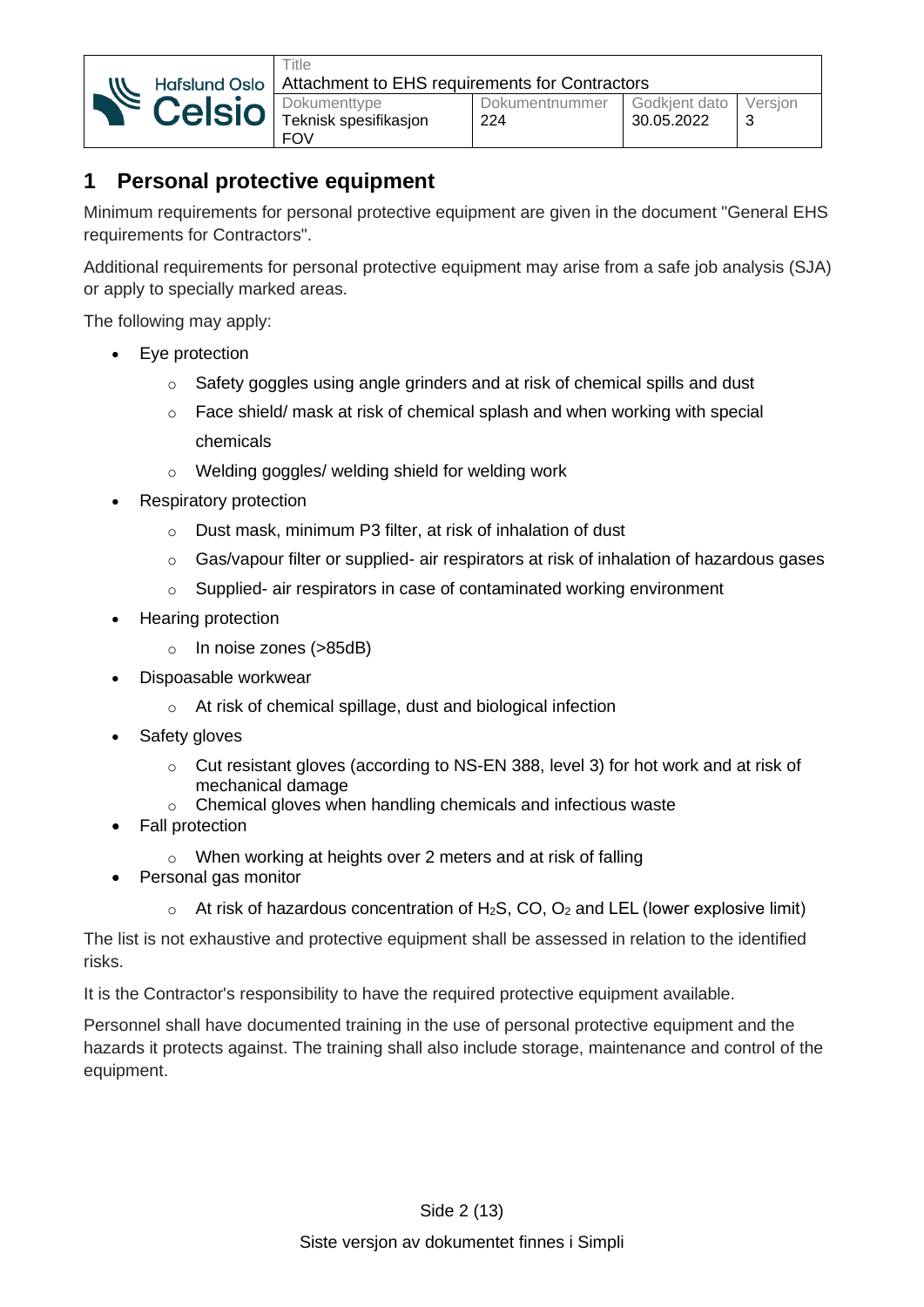

## <span id="page-2-0"></span>**2 Lighting**

The following is intended to ensure adequate working to ensure that work can be done safely, comfortably and without risk to personnel or equipment.

Responsibility Purchaser (does not apply to Net and Customer Centrals):

- Connection points for power
- Sufficient light in the premises
- For supplementation when general lighting is weakened by provisional installations
- Emergency lightning of sufficient strength
- Escape routes shall be illuminated

Responsibility Contractor:

- Use of approved lighting fixtures and cables to ensure adequate working light
- Constricted or confined spaces shall be illuminated
- The voltage should be lower 25V and with earth-leakage circuit breaker
- Lighting installations in working rooms, workplaces, access roads, transport roads and cargo area shall be placed in such a way that it does not represent any risk to the personnel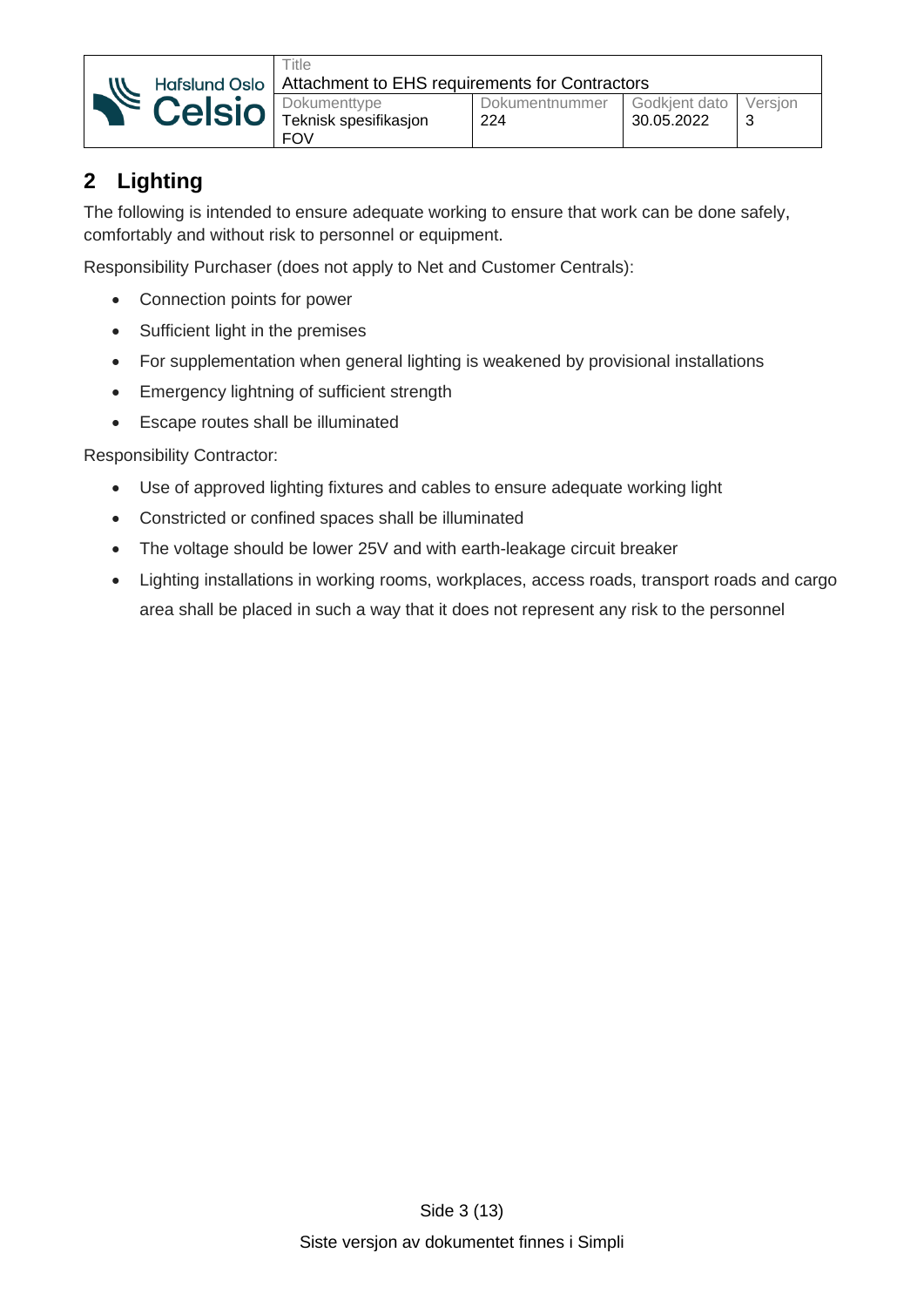

## <span id="page-3-0"></span>**3 Entering and working in confined spaces**

Entering and work in confined spaces include entering and working in containers, boilers, tanks, silos, wells, pipelines and other confined spaces with poor air exchange.

The Purchaser shall have a list of permanent confined spaces on their facilities.

For work in confined spaces, the Purchaser will prepare local instructions which cover this type of work.

In addition, the following shall be available before entering and work in confined:

- Work description
- Risk assessment / SJA
- Safety and rescue plan
- Requirements for personal protective equipment and other safety equipment
- Special requirements to equipment for work in confined spaces

Personnel who is going to carry work in confined spaces shall have training required for this type of work.

The Purchaser shall perform gas measurement before entering. Work certificate shall be posted at the entry opening.

When entering, there shall always be at least two persons present. An entry guard shall stand outside to monitor the work. Entrance guard shall be able to communicate with the person (s) working inside the confined space. If, after a risk assessment, one considers the working atmosphere and other factors not to represent any risk, the requirement for a guard may be waived. This shall be reflected in the work permit.

Additional requirements for protective equipment are lanterns and gas meters for H2S, CO, O2 and LEL (lower explosive limit) .

In the event of an accident, the control room shall be notified which then contacts emergency services.

Entrance guard may under no circumstances enter the confined space until emergency personnel have arrived.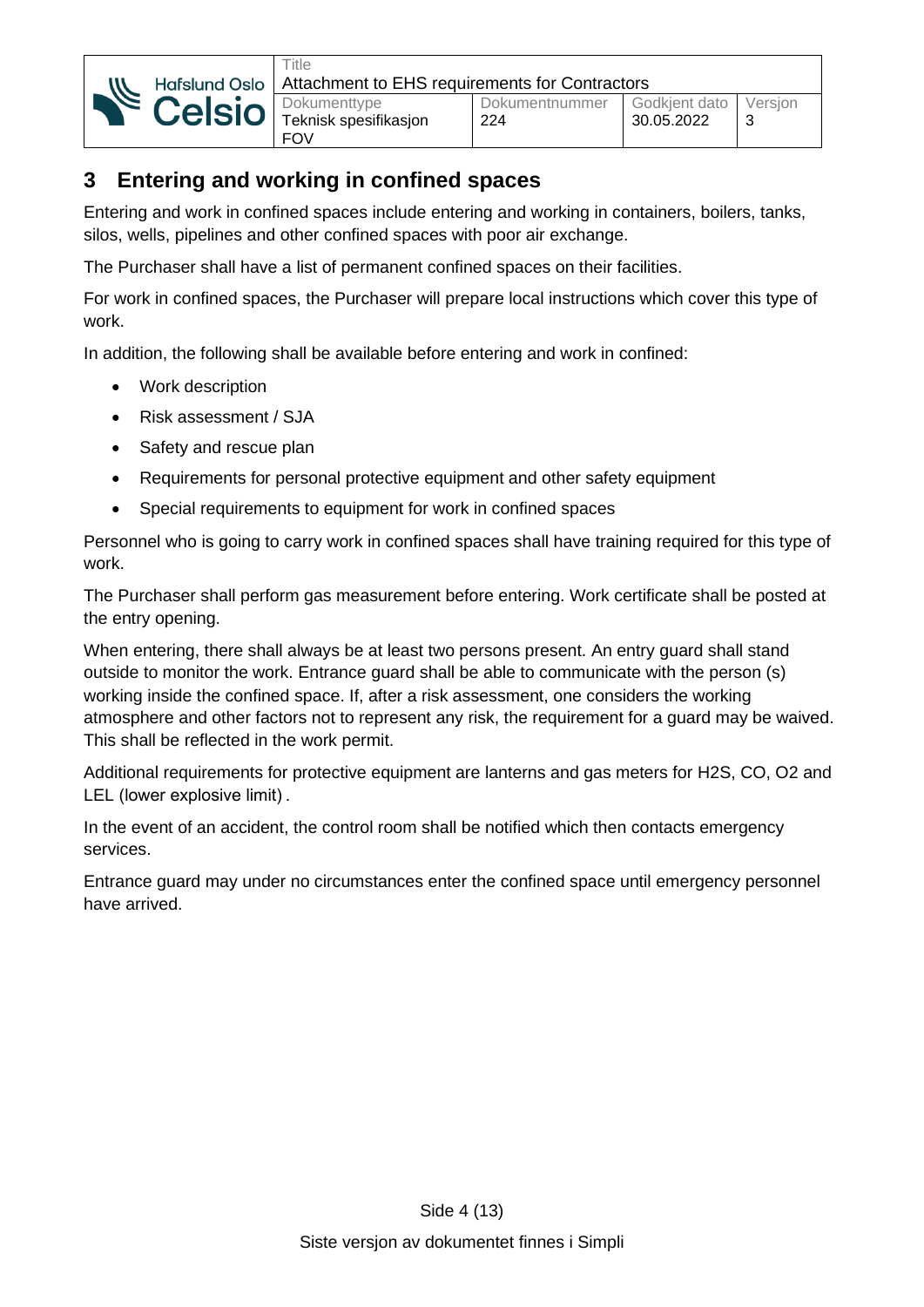

### <span id="page-4-0"></span>**4 Working at height**

Working in height means work that is carried out more than 2 meters above ground / floor lever.

Personnel who work at height shall have approved training and shall be informed of the risk involved.

All working in height requires a work permit (WP) and shall be risk assessed using a safe job analysis (SJA).

Protection against falling shall be risk assessed at all work places, access and transport routes where there is a risk of a fall to a lower level, even when the height is below 2 meters.

Fall protection equipment shall be used when working over 2 meters at risk of fall.

The equipment shall be hooked on to a sufficiently solid anchor point.

Fall protection equipment shall be used when other preventive measures are not an option.

Fall protection equipment shall always be used when working from a lift.

As a safeguard at least 2 persons shall be present when fall protection equipment is applied. Buddy check shall be performed.

The use of fall protection equipment requires completed and documented training.

Tools and work materials shall be secured to prevent fall to lower levels.

Barrier off areas where there is a risk of falling objects. Barrier shall be tagged with date and time for startup and finish of the work, as well as name of responsible person, company and mobile number. Upon termination of the barrier, all chains and tags shall be removed.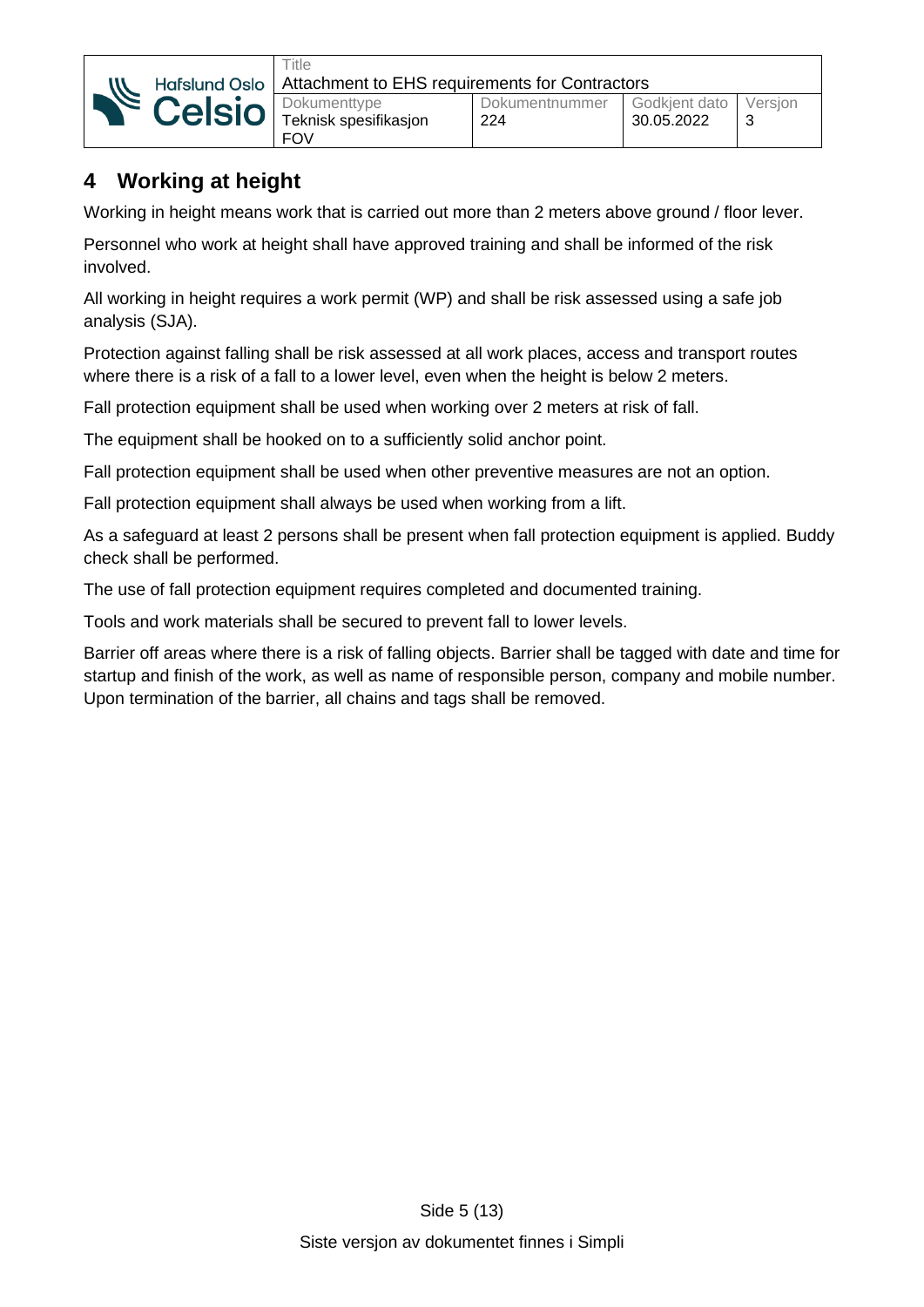

Dokumenttype Teknisk spesifikasjon FOV

# <span id="page-5-0"></span>**5 Lifting operations and lifting equipment**

All lifting equipment shall be approved and tagged in accordance with applicable regulations.

Cranes and crane operators shall be certified, and certificates shall at all times be presented at inspections.

Rigger, slingers and signalmen shall have relevant and documented training.

Planning of lifting operations is carried out by using safe job analysis (SJA).

Crane operator shall prepare a work description in connection with blind lifts and tandem lifts.

The lifting area / route shall always be planned so that the load is not carried over personnel or other critical structure or equipment.

The lifting area / route shall always be evacuated and barrier off at a safe distance.

Suspended loads shall be secured with wire straps and chains. Suspended loads shall never be left unattended.

For complicated lifting operations, a written safety plan shall be prepared. The plan shall be approved by the Purchaser.

Use of personnel lifts requires valid documented training. Fall protection equipment should always be used when working on a lift. The crane to be used for the lift shall be approved for this.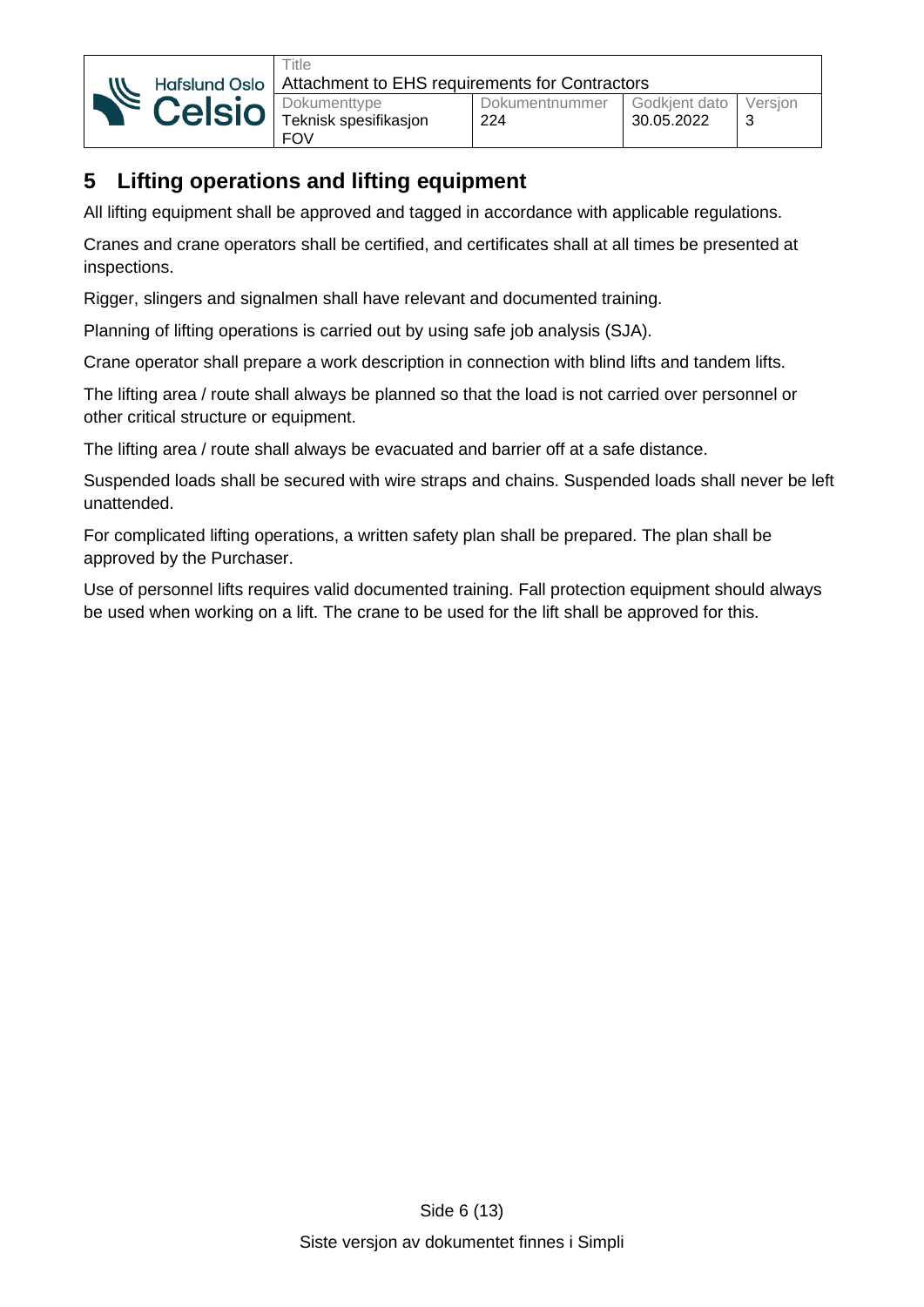

### <span id="page-6-0"></span>**6 Hot work**

Hot work is defined as work that generates sparks or involves the use of flames or other heat sources that pose a fire hazard. Hot work include the use of open flames, hot air, cutting and/or grinding equipment.

Hot work shall only be carried out by persons who have a valid certificate for hot work issued by the Norwegian Fire Protection Association (Norsk Brannvernforening) or cooperating organization in the other Nordic countries.

In addition to WP and SJA, "Work instruction when performing hot work" shall be completed.

[The insurance companies' safety regulation](https://brannvernforeningen.no/) for hot work shall be followed.

A fire guard shall at all times be present and continuously evaluate the risk of fire during the work, during breaks and at least on hour after the work has been completed. A fire guard shall also have a valid certificate for hot work. Executing personnel can be a fire guard where the risk of fire is considered low.

Additional requirements for personal protective equipment for hot work are:

- Goggles
- Face shield / mask should be used only with safety goggles or safety glasses with side shields
- Cut resistant gloves (according to NS-EN 388, level 3)

Angle grinders are only permitted when they meet all safety requirements for safety features, including auxiliary handles, kickback protection, safety switch and restart protection. Personnel who are going to use this type of tools shall have training.

Approved extinguishing equipment shall be brought by the Contractor. Minimum 2 pcs. 6 kg powder apparatus, with minimum power 34 A 233 B C, shall be easily accessible in the immediate vicinity of where the work is carried out.

A hand extinguisher can be replaced with a fire hose with an internal diameter of 19 mm.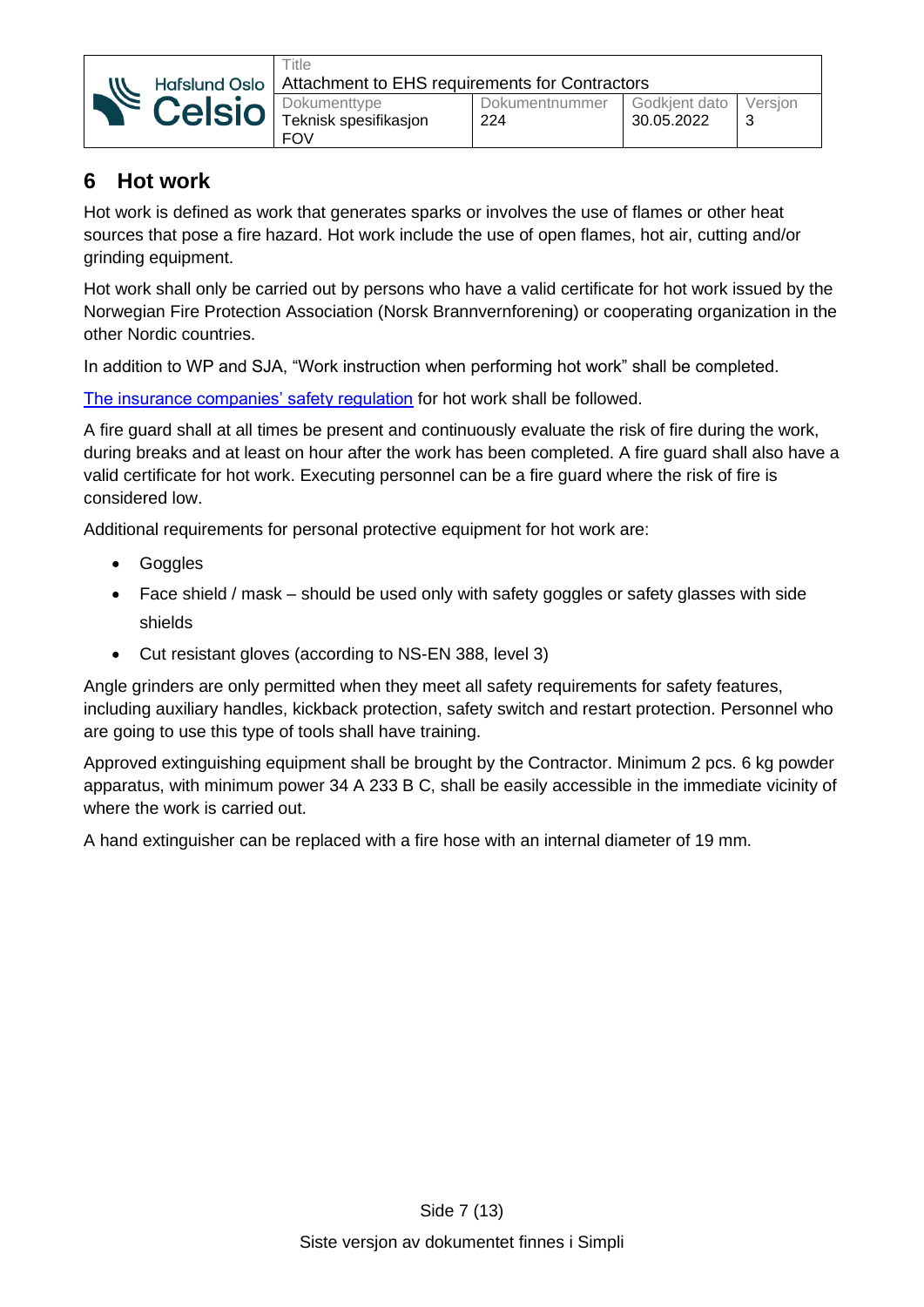

## <span id="page-7-0"></span>**7 Work on pressurized equipment**

As a rule, all equipment shall be made energy and pressure-free before starting work. The exception is pressure tapping on pressurized pipes.

The Contractor shall obtain a work permit (WP) and any safe job analysis (SJA) prior startup.

The workplace shall be isolated from the rest of the plant in good time before the work starts. Work shall not start until temperature has reached 55°C.

Check the possibility of drainage and that the valves are tight.

Pressure relief and drainage shall be performed by certified operating personnel.

The Contractor shall ensure that the system is cooled and depressurized. In case of doubt, the work shall not be started.

At opening, at least two persons shall be present. Please note that water may has accumulated in the bottom of the object. This water may still has a high temperature.

When the work has been completed, the Contractor shall notify the control room for resetting to normal operation.

#### **Pressure tapping:**

In cases where work is carried out on pressurized equipment, for example in connection with pressure tapping, there are separate instructions. Work on pressurized equipment involves high risk and must only be carried out during the day.

Pressure tapping shall be reported to Fortum operating personnel 2 weeks in advance. The control room shall be contacted before tapping commences.

Pressure tapping shall be tested for tightness before being drilled through. The drilling equipment must be in good condition and used according to the supplier's requirements.

Personnel who perform pressure tapping shall facilitate easy escape of ditch / work site should a larger leak occur.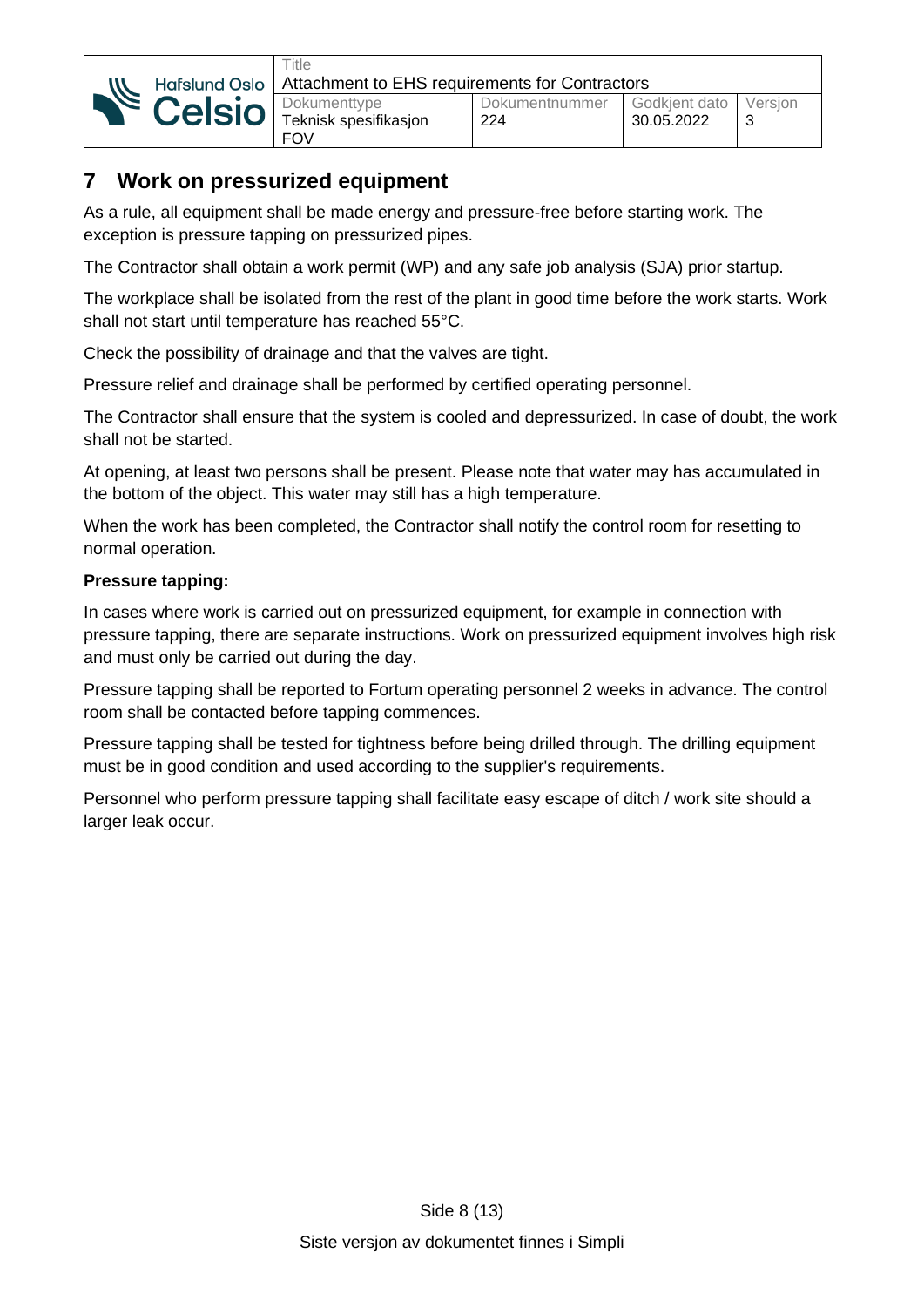

## <span id="page-8-0"></span>**8 EX work**

EX work includes work that takes place in an explosive atmosphere.

Personnel who work in areas where explosive atmosphere can be formed shall have explosion protection training.

Work in EX zones requires work permits (WP) and shall also be risk assessed using a safe job analysis (SJA).

Work in EX zones shall be carried out in accordance with written instruction.

Additional requirements for personal protective equipment for EX work are antistatic work clothes.

Mobile phone or communication radio (walkie talkie) shall not be brought into any EX zone if it is not approved for use in the relevant zone.

Work certificate for gas measurement is required before the starts and shall be placed well visible where the work site is entered. The measurement shall ensure that personnel are not exposed to toxic substances.

Gas measurement shall only be performed by qualified personnel.

It is expected that personnel are familiar with the site's explosion protection document and follow the requirements and guidelines set by it.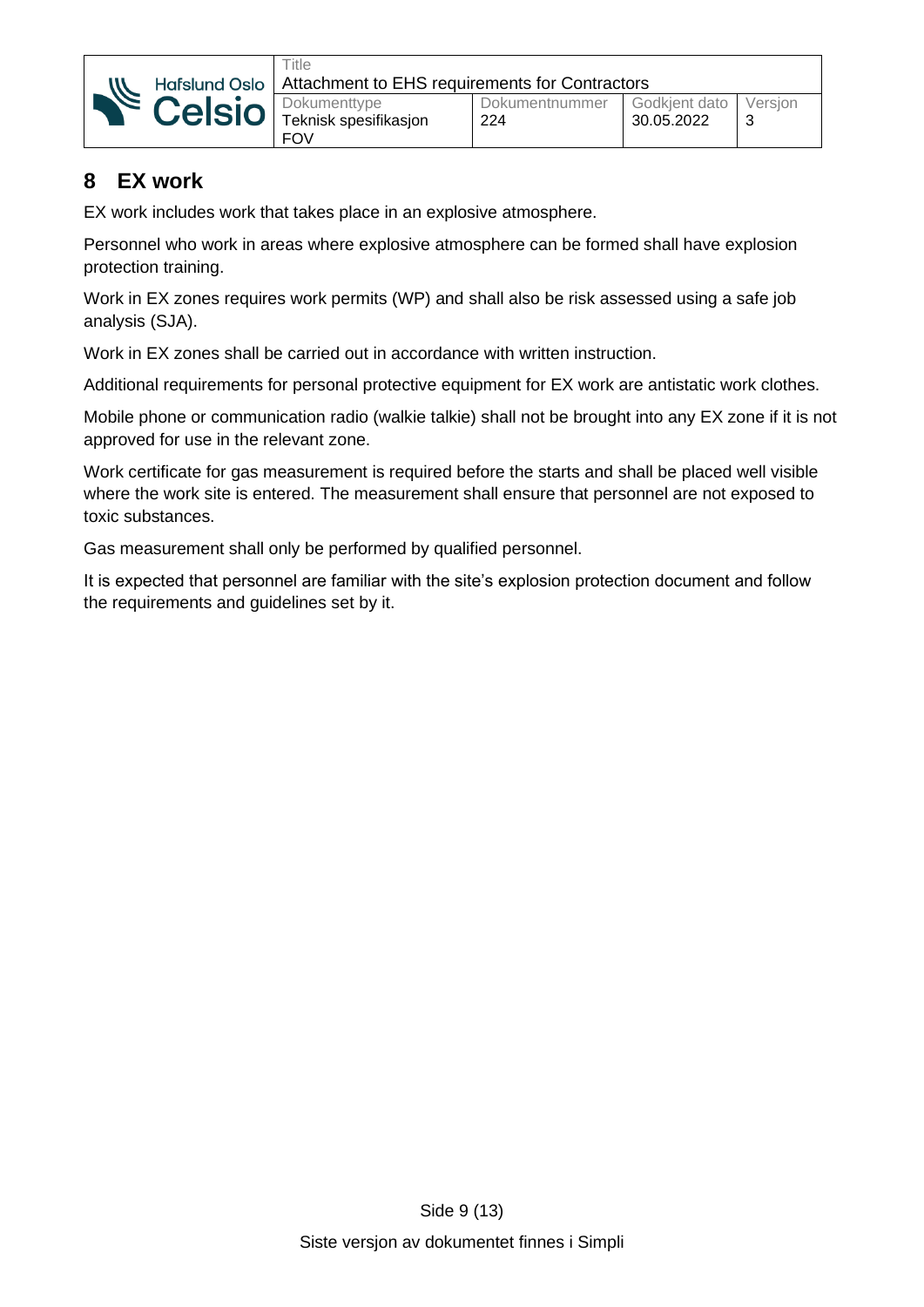

**Title** 

#### <span id="page-9-0"></span>**9 Chemicals**

Contractor shall notify which chemicals to be used at the workplace. Purchaser shall receive safety data sheets relevant chemicals for review and approval.

Contractor shall continuously evaluate substitution of chemicals that are harmful to health and environment and is obliged to inform the Purchaser of the chemicals that are on the REACH candidate and approval list and the Norwegian priority list.

Safety data sheets shall be available at the location and the Supplier shall ensure that its personnel have training in its use.

Use of chemicals shall be included in risk assessments.

All containers shall be labeled with labels indicating which chemicals they contain.

The Contractor shall take measures to prevent accidents and spills of oil, fuel and chemicals stored and used at the workplace.

The Contractor shall have all necessary permits for the use of chemicals, as well as the transport and handling of explosives.

It is Contractor's responsibility to remove all chemicals when the work is completed.

Legal requirements for use, storage and disposal of chemicals shall be adhered to.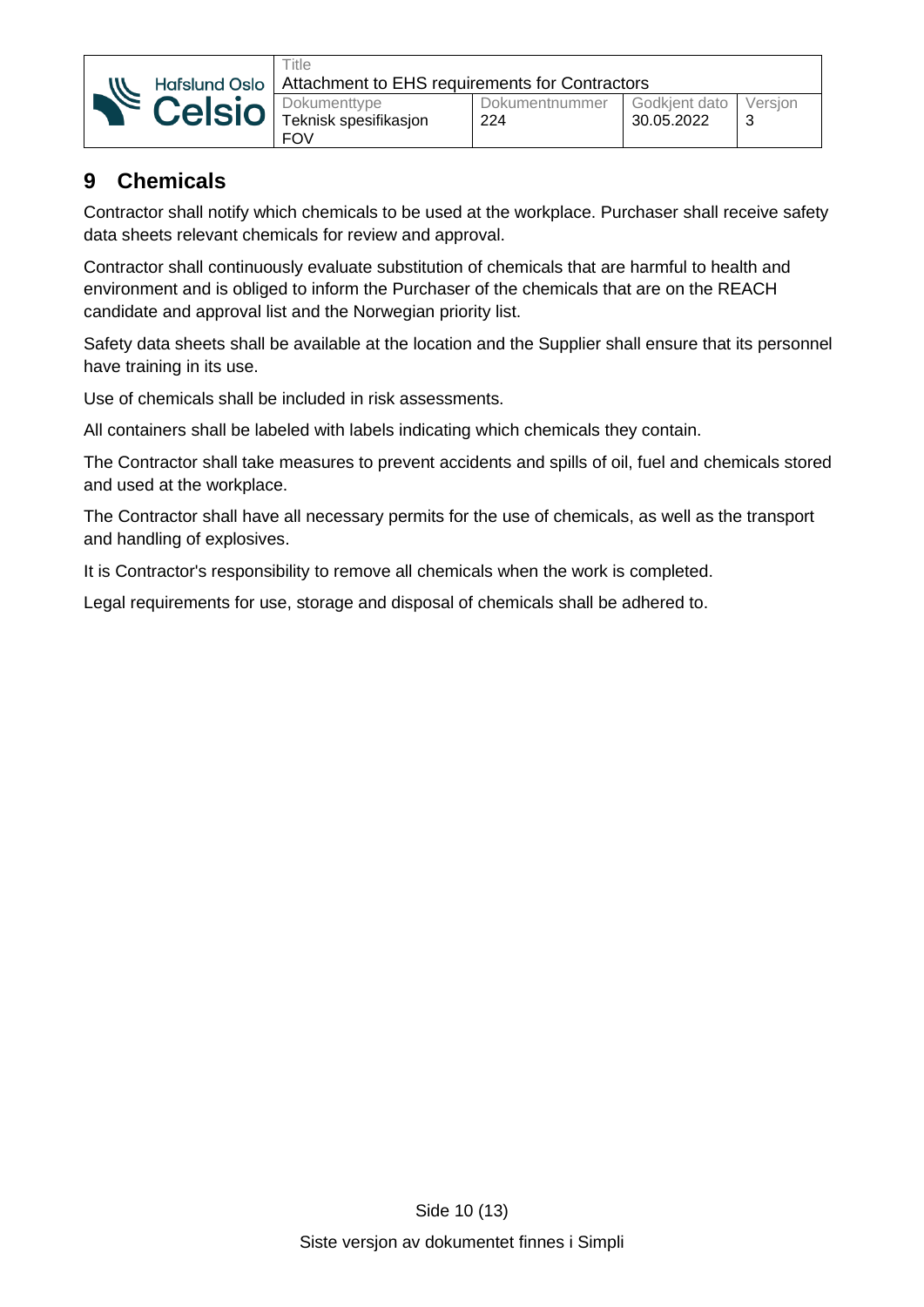

## <span id="page-10-0"></span>**10 Compressed gases**

All use of gas bottles shall be agreed with the Purchaser.

**Title** 

Contractor shall ensure that safety data sheets for gas cylinders in use in the area, is available and that user has familiarized himself with this.

Damaged gas cylinders shall not be used or stored in the area.

Bottles shall be stored properly and as instructed by the Purchaser. Placement shall take into account any emergencies that may occur to enable rapid removal from the area.

Bottles shall be used and stored standing, and it shall be ensured that they cannot tip using a wall bracket, suitable fixed or mobile frame.

Bottes containing gas and empty bottles shall be stored separately. Empty bottles shall be labeled. Tom/Empty.

Bottles with different contents shall not be stored together (flammable gases, inert gases, oxidizing gases etc.).

Gas bottles shall be stored well away from combustible materials such as fuel, oil, paint or corrosive liquids.

Propane bottles shall never be stored closer than five meters from other gas cylinders.

Propane, and other cryogenic, liquid or compressed gases heavier than air shall not be stored in or near low-lying areas such as drains, basements and underpasses.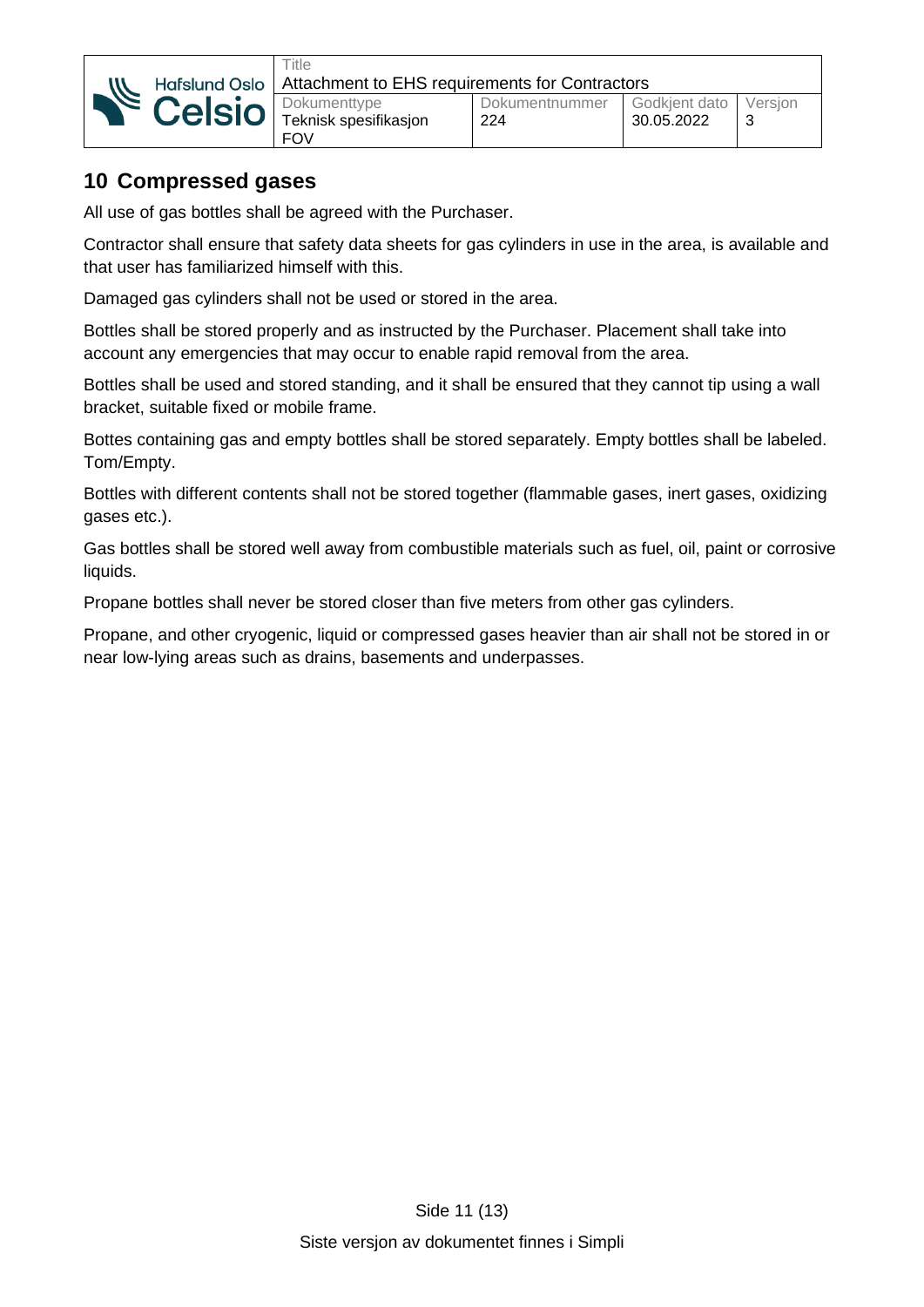

## <span id="page-11-0"></span>**11 Access and barriers**

**Ladders** shall only be used for access. The ladder shall be well secured/anchored.

**Scaffolding** shall be properly designed, constructed and maintained by qualified personnel.

Inspections shall be performed every 4 weeks and after each change.

Scaffolding shall be equipped with scaffolding cards.

Scaffolding shall have a safe access and shall not block the escape routes.

All scaffolding shall have kick plates, knee braces and hand braces.

In areas where hot work is performed, wood shall not be used.

Scaffolding users shall be trained in the use of the scaffolding.

The Purchaser shall ensure that a scaffolding report is prepared if the floor is higher than 5 meters above the ground.

**Barriers** shall prevent people from entering hazardous areas (danger of falling, falling objects, etc.) or protecting equipment and installations.

Red/white chain is used when only involved personnel can cross the barrier.

Yellow/black chain is used when the barrier allows others to pass, provided that particular care is shown.

Areas at risk of falling to a lower level, such as openings, shall be blocked off with fence.

All barriers must be marked (why, who and telephone number) and removed when they are no longer needed.

For barring in streets, the following requirements apply:

- Miniguard (or equivalent) shall be used for roadway blocking. If working on the national road / county road, varioguard should be used. It shall be assessed in each individual case whether a fence shall be used in addition to the miniguard / varioguard by order from the state.
- For blocking against pavement, walkway and cycle path, 2 m high braiding fences must be used, which must be mounted continuously. The braiding fence against the pavement must be mounted so firmly that it is not possible to push it down into the ditch. The feet shall be placed so that they do not endanger those who go there.
- Miniguard with fence is used for barring between infrastructure and pedestrians.